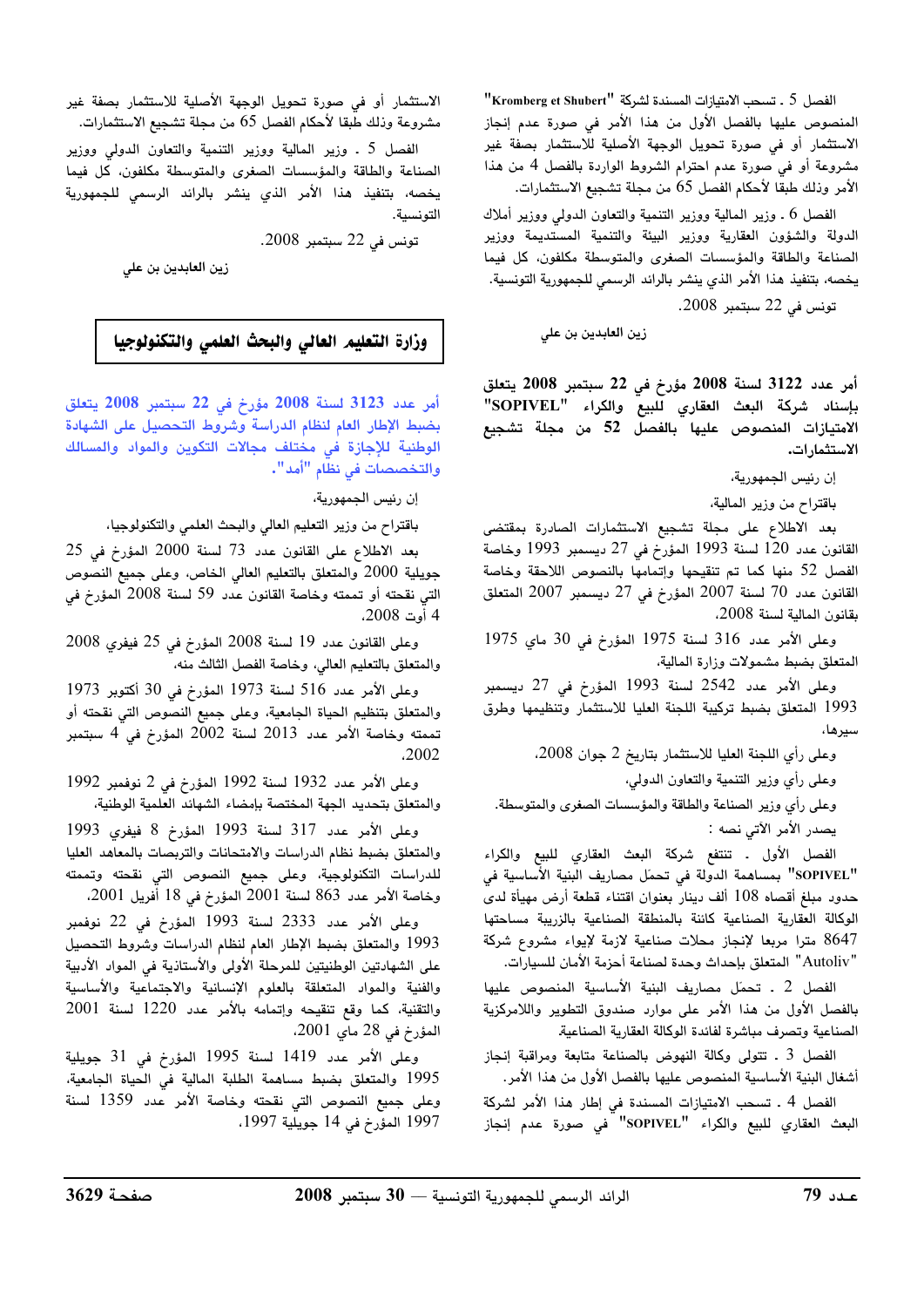وعلى الأمر عدد 112 لسنة 2002 المؤرخ في 28 جانفي 2002 والمتعلق بإحداث جامعة،

وعلى الأمر عدد 2721 لسنة 2004 المؤرخ فى 21 ديسمبر 2004 والمتعلق بضبط الإطار العام لنظام الدراسة وشروط التحصيل على الشهادة الوطنية للإجازة التطبيقية في الاختصاصات المتعلقة بالفنون واللغات والأداب والعلوم الاجتماعية والأساسية،

وعلى الأمر عدد 2722 لسنة 2004 المؤرخ في 21 ديسمبر 2004 والمتعلق بضبط الإطار العام لنظام الدراسة وشروط التحصيل على الشهادة الجامعية للتكنولوجيا في الاختصاصات التقنية والتكنولوجية،

وعلى الأمر عدد 1936 لسنة 2006 المؤرخ في 10 جويلية 2006 والمتعلق بضبط مهام جامعة تونس الافتراضية ونظام التكوين بها وعلاقتها بالجامعات الأخرى،

وعلى الأمر عدد 2716 لسنة 2008 المؤرخ في 4 أوت 2008 والمتعلق بتنظيم الجامعات ومؤسسات التعليم العالي والبحث وقواعد سيرها،

> وعلى رأى وزير المالية، وعلى رأى المحكمة الإدارية. يصدر الأمر الأتي نصه :

# العنوان الأول

### أحكام عامة

الفصل الأول ـ يضبط هذا الأمر الإطار العام لنظام الدراسة وشروط التحصيل على الشهادة الوطنية للإجازة في مختلف مجالات التكوين والمواد والمسالك والتخصصات.

لا تنطبق أحكام هذا الأمر على دراسات الهندسة والهندسة المعمارية والطب والصيدلة وطب الأسنان والطب البيطري.

الفصل 2 . تخضع الشهادة الوطنية للإجازة إلى المبادئ العامة المتعلقة باعتماد نظام الإجازة والماجستير والدكتوراه "أمد".

الفصل 3 ـ يرمي نظام "أمد" أساسا إلى بلوغ الأهداف التالية :

. تحقيق درجة عليا من الوضوح في مستويات التخرج بالنسبة إلى جميع الأطراف المعنية بالتعليم العالي والمحافظة على الطابع الوطني للشهادات،

. إرساء نظام تكوين مرن وقابل للمقارنة مع الأنظمة المتداولة دوليا،

. مراجعة البرامج وتنويع المسالك خاصة في المجالات الواعدة،

. إرساء مسالك تكوينية مرنة وناجعة ذات صبغة أكاديمية وتطبيقية توفر للطالب إمكانية الاندماج في سوق الشغل،

. تيسير حركية الطلبة بالداخل وبالخارج وتسهيل معادلة الشهادات، . تسهيل تعديل المسارات أثناء الدراسة،

ـ تكوين جيل جديد من الخريجين قادر على التأقلم مع عالم متغير. العنوان الثاني

في الإطار العام للشهادة الوطنية للإجازة

الباب الأول

# مبادئ الانتقال إلى الشهادة الوطنية للإجازة

الفصل 4 ـ تنظم عروض التكوين الجامعي على مستوى الإجازة في صيغة شهادة وطنية تطبيقية أو أساسية.

الفصل 5 . تدوم الدراسة للتحصيل على الشهادة الوطنية للإجازة ثلاث سنوات بعد الباكالوريا وتشمل 180 رصيدا موزعة على ستة سداسيات.

يشتمل السداسي على 14 أسبوعا من الدروس على الأقل وعلى عدد من الوحدات التعليمية يتراوح بين خمس وست وحدات تعليمية تمثل 30 رصيدا.

الفصل 6 . تهدف شهادة الإجازة التطبيقية أساسا إلى تمكين الطلبة المحرزين عليها من الالتحاق بسوق الشغل. كما تمكن الطلبة المتميزين منهم من الترشح لمتابعة دراساتهم العليا في شهادة الماجستير المهنى في حدود طاقة الاستيعاب.

الفصل 7 ـ تستهدف الإجازة التطبيقية مجالا واسعا من المهن في قطاع اقتصادي معين. وتقوم على مبدإ التخصص التدريجي. وتشتمل على تعلمات مشتركة تتيح الانتقال من مسلك إلى آخر أو من تخصص إلى آخر.

يمكن باتفاق مع المحيط المهني تدقيق التخصص في السداسيين الخامس والسادس قصد إحداث إجازات تطبيقية بالبناء المشترك بين أعضاء هيئة التدريس والمهنيين تعد لمهنة معينة لفائدة عدد من الطلبة حسب صيغ تضبط في إطار اتفاقية بين مؤسسة التعليم العالى والبحث المعنية وشركائها من المحيط الاقتصادي تعرض على مصادقة سلطة الإشراف.

وفي كل الحالات يتم تصور التكوين وتنظيمه في الإجازات التطبيقية بالشراكة مع المحيط المهني بما يسمح للطالب بإعداد مشروعه التكويني والمهنى تدريجيا.

الفصل 8 . تتم صياغة محتويات التكوين في الشهادة الوطنية للإجازة التطبيقية على أساس التوازن بين الجانبين التطبيقي والنظري. وتشتمل خاصة على :

. دروس نظرية وأشغال تطبيقية ومشاريع فردية أو جماعية،

. تدريب في الوسط المهني في شكل تربصات أو تكوين بالتداول بين مؤسسة التعليم العالى والبحث والمؤسسة الاقتصادية عند الاقتضاء كلما كان ذلك ممكنا.

ويشكل التربص أو التربصات ثلاثين رصيدا على الأقل.

الفصل 9 . تمكن شهادة الإجازة الأساسية الطلبة المحرزين عليها من الالتحاق بسوق الشغل إما مباشرة أو بعد تلقى تكوين إشهادى للغرض. كما تمكن الطلبة المتميزين منهم من التسجيل في شهادة ماجستير البحث أو في شهادة الماجستير المهني في حدود طاقة الاستىعاب.

الفصل 10 . يمكن أن تكون مسالك الإجازة الأساسية أحادية الاختصاص أو ثنائية الاختصاص أو متعددة الاختصاصات.

يشتمل التكوين بالإجازة الأساسية على دروس نظرية ومسيرة وتطبيقية وميدانية.

كما يمكن أن يشمل التكوين تربصات بالمؤسسات والهياكل الاقتصادية والاجتماعية والثقافية كلما كان ذلك ممكنا.

الفصل 11 ـ يتعين على مؤسسات التعليم العالى والبحث والجامعات توفير عروض تكوين تتيح توجيه ثلثى الطلبة على الأقل نحو المسالك التطبيقية الممهننة والثلث الآخر نحو المسالك الأساسية. وتتولى مؤسسات التعليم العالي والبحث التي تؤمن قبل صدور هذا الأمر تكوينا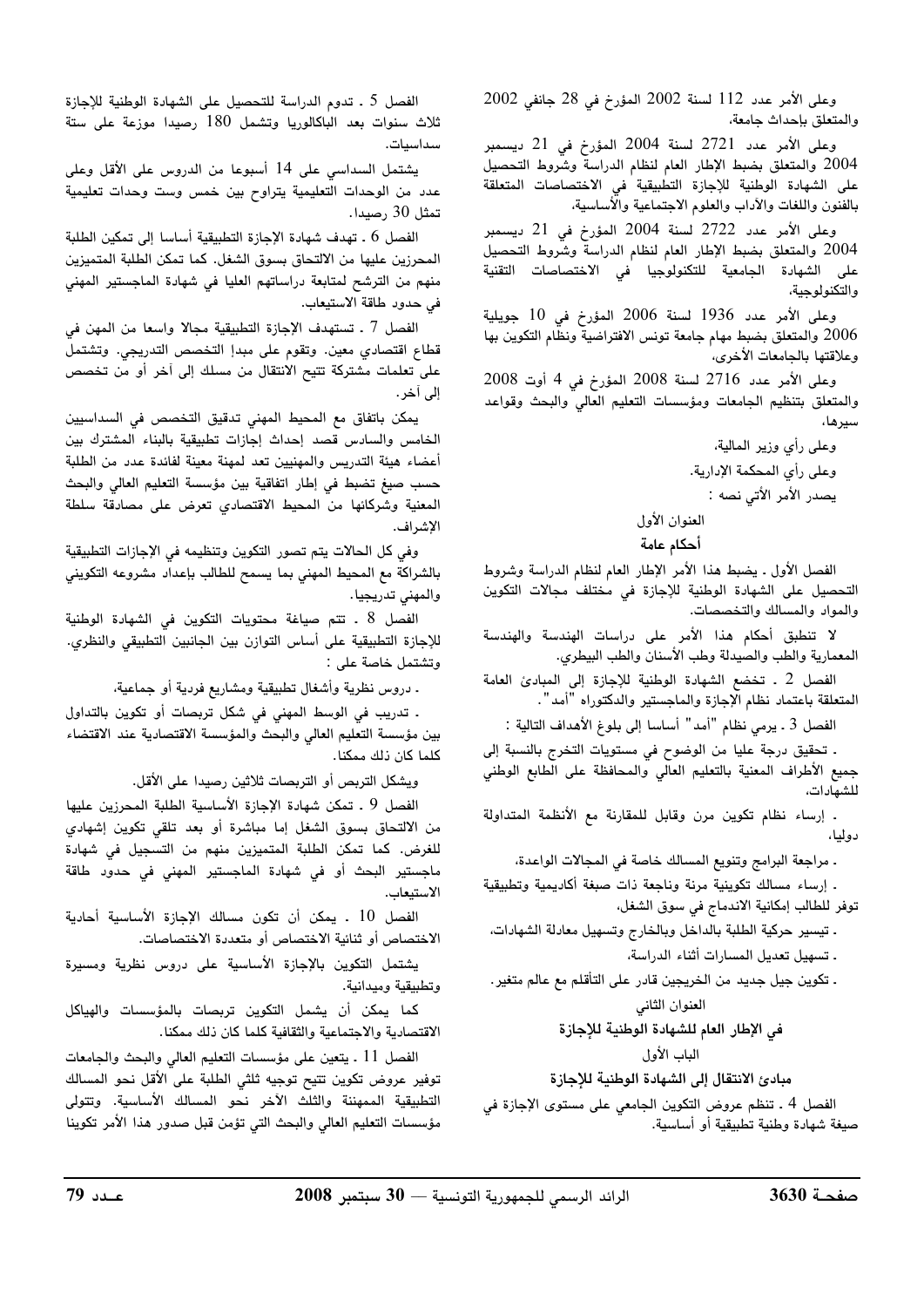يفضى إلى الحصول على الشهادات الوطنية للمرحلة الأولى والشهادة الوطنية للأستاذية تطوير عروض التكوين طبقا للنسب المشار إليها.

ويكون التكوين بالمعاهد العليا للدراسات التكنولوجية في صيغة إجازات تطبيقية.

الفصل 12 . تنظم مؤسسات التعليم العالي والبحث خاصة في مستوى السنة الأولى من الشهادة الوطنية للإجازة تعلمات مشتركة موجهة لطلبة الإجازات التطبيقية والأساسية في شكل وحدات تعليمية إجبارية واختيارية.

تتولى مؤسسات التعليم العالى والبحث إرساء معابر فى الاتجاهين بين الإجازات التطبيقية والإجازات الأساسية في نهاية السنة الأولى في حدود نسبة قصوى حددت بـ 10 بالمائة من طاقات الاستيعاب المتوفرة بهدف تمكين الطلبة من تعديل مساراتهم عند الاقتضاء.

الفصل 13 ـ يضبط بقرار من الوزير المكلف بالتعليم العالي أو عند الاقتضاء بقرار مشترك من الوزير المكلف بالتعليم العالى والوزير المعنى بالأمر باقتراح من المجلس العلمي للمؤسسة وبعد مداولة مجلس الجامعة وتأهيل مجلس الجامعات نظام الدراسات والامتحانات المطبق ىكل شهادة إحازة.

ويضبط القرار المذكور خاصة الوحدات التعليمية لكل سداسى وصنفها وعناصرها وحجم ساعات التكوين الحضورية فيها وعدد الأرصدة المسندة إليها وضواربها وكيفية تقييمها وكذلك طرق تنظيم التكوين التطبيقي وتقييمه.

#### الباب الثاني

#### فى التسجيل الإداري والتسجيل البيداغوجى

الفصل 14 . يكون التسجيل الإداري سنويا بالنسبة إلى جميع المسالك ويتم طبقا للتراتيب الجاري بها العمل. ويتعين على الطالب أن يسجل في الآجال التي تحددها المؤسسة.

يضبط عدد التسجيلات الإدارية المسموح بها طبقا للتراتيب المتعلقة بتنظيم الحياة الجامعية.

الفصل 15 . يكون التسجيل البيداغوجي سنويا بالنسبة إلى الوحدات الإجبارية وسداسيا بالنسبة إلى الوحدات الاختيارية.

يتم التسجيل البيداغوجي بالنسبة إلى الوحدات الاختيارية في أجل أقصاه عشرة أيام قبل بداية كل سداسي.

الفصل 16 . يمكن للطالب تغيير توجيهه أو تعديل مساره باعتماد المعابر المحدثة في المسلك المعني أو بالمشاركة في المناظرات التي تفتحها للغرض مؤسسات التعليم العالى والبحث داخل شبكة المعاهد العليا للدراسات التكنولوجية وداخل الجامعة الواحدة أو بين الجامعات، أو بالمشاركة في المناظرات الوطنية السنوية لإعادة التوجيه.

#### الباب الثالث

#### فى المبادئ البيداغوجية الخاصة بعروض التكوين

الفصل 17 ـ تشمل عروض التكوين وجوبا مجالات التكوين والمواد والمسالك أو التخصصات.

. مجالات التكوين هي الحقول الكبرى للمعارف وتطبيقاتها،

. المواد هي مجموعة الاختصاصات المتفرعة عن المجال التكويني والتي تعتمد كإطار مرجعي لتحديد الانتماء العلمي للمسلك،

. المسالك هي مجموعة متناسقة من الوحدات التعليمية المنتمية لمادة واحدة أو لعدة مواد مختلفة في مستوى الإجازة،

. التخصصات هي تفريع للمواد يرمي إلى تدقيق المعارف والمهارات المستوجبة في إطار مسلك معين.

الفصل 18 ـ تتولى مؤسسات التعليم العالى والبحث إرساء معابر بين المسالك لتمكين الطالب من تعديل مساره داخل المؤسسة الواحدة أو بين المؤسسات عند الاقتضاء مع الاحتفاظ بالأرصدة المكتسبة نهائيا.

الفصل 19 . تعد الوحدة التعليمية المكون الأساسى لنظام الدراسات. وتتكون من عدد من العناصر يتراوح بين عنصر واحد وأربعة عناصر منسجمة فيما بينها.

العنصر المكون للوحدة التعليمية هو درس نظرى و/أو أشغال مسيرة و/أو أشغال تطبيقية أو نشاط تطبيقي يمكن أن ينظم في شكل تربص.

ويمكن تأمين تدريس عدد من الوحدات التعليمية في شكل تعليم غير حضوري. ويتم إعلام الطلبة بالوحدات المعنية في بداية كل سنة جامعية.

الفصل 20 . تنقسم الوحدات التعليمية المكونة لكل مسلك إلى صنفين اثنين : وحدات إجبارية ووحدات اختيارية :

. الوحدات التعليمية الإجبارية : هي الوحدات التعليمية التي يتابعها جميع الطلبة المسجلين فى مسلك معين. تضبط الوحدات الإجبارية بالنسبة إلى كل تخصص أو مسلك في إطار التنسيق بين عروض التكوين على المستوى الوطني. تضم الوحدات التعليمية الإجبارية 75% على الأقل من مجموع وحدات المسلك وأرصدته. وتتفرع إلى وحدات أساسية ووحدات أفقية.

\* ترتبط الوحدات الأساسية بالتخصص ويسند إليها ثلاثة أرباع الحجم الإجمالي لساعات التكوين الخاصة بالوحدات الإجبارية. وتسدى لها نسبة موازية من الأرصدة.

\* تشمل الوحدات الأفقية تكوينا تكميليا فى مجالات متنوعة كالإعلامية وثقافة المؤسسة وحقوق الإنسان والإنقليزية أو غيرها من اللغات. ويسند إليها ربع الحجم الإجمالى لساعات التكوين الخاصة بالوحدات الإجبارية. وتسدى لها نسبة موازية من الأرصدة.

. تهدف الوحدات الاختيارية إلى تعميق التخصص أو إلى التفتح على تخصصات أخرى أو تسهيل التوجيه التدريجي للطالب وتهيئته للاندماج فى الحياة المهنية. ويختار الطالب هذه الوحدات ضمن قائمة تضعها المؤسسة الجامعية للغرض بعد مصادقة رئيس الجامعة أو المدير العام للدراسات التكنولوجية. وتضم 25% على الأكثر من مجموع الوحدات التعليمية للمسلك وأرصدته.

### الباب الرابع

#### في قواعد إسناد الأرصدة واحتسابها

الفصل 21 ـ الرصيد هو وحدة قياسية تسمح بإسناد قيمة عددية لحجم العمل المطلوب من الطلبة لبلوغ الأهداف الخاصة بكل وحدة تعلىمية.

يمثل الرصيد بالنسبة إلى مجالات التكوين معيارا مشتركا بين جميع مؤسسات التعليم العالي والبحث. وييسر الرصيد حركية الطلبة.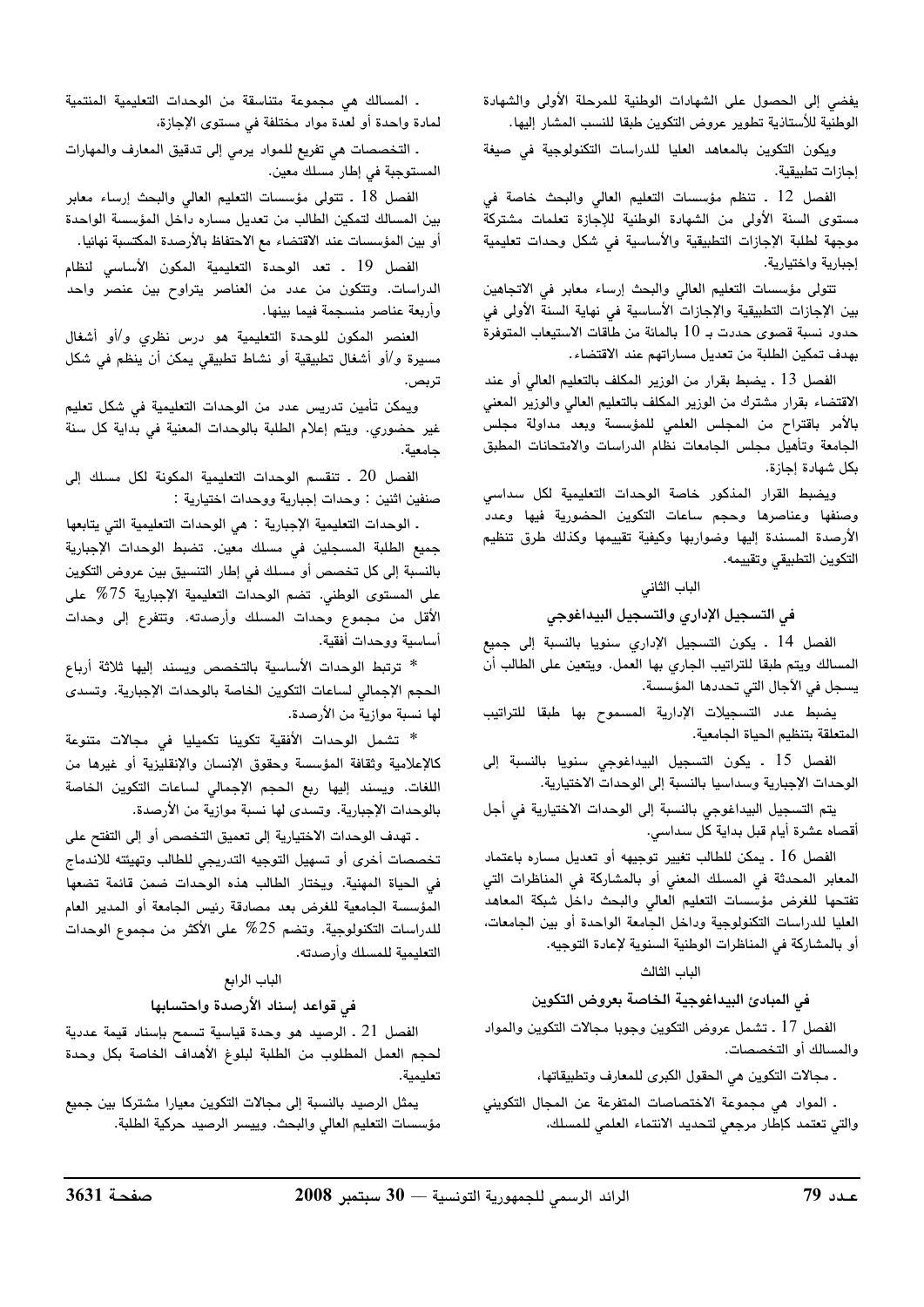الفصل 22 ـ يسند إلى كل وحدة تعليمية عدد محدد من الأرصدة يتراوح بين 4 و7 أرصدة يناسب حجم العمل المستوجب من الطلبة.

يشمل حجم العمل حضور الدروس والمشاركة في الدروس المسيرة والأشغال التطبيقية والتربصات والمذكرات والتقارير والعمل الشخصي والتقييم وإجراء الاختبارات.

الفصل 23 ـ يحدد بقرار من الوزير المكلف بالتعليم العالى دليل إجراءات موحد للأرصدة يوضح طرق احتسابها وإسنادها ويوحد أليات اكتسابها وتحويلها بين مختلف مؤسسات التعليم العالى والبحث.

## الباب الخامس

فى تأهيل المسالك أو التخصصات

الفصل 24 ـ يقع التأهيل من قبل الوزير المكلف بالتعليم العالي في إحداث المسلك أو التخصص طبقا للتراتيب التالية :

. يتم تقديم ملف التأهيل من قبل مؤسسة التعليم العالي والبحث إلى رئيس الجامعة الراجعة إليها بالنظر بعد استشارة المجلس العلمى للمؤسسة الذى يحيله إلى الوزير المكلف بالتعليم العالي بعد مداولة مجلس الجامعة. وتعتمد نفس الإجراءات بالنسبة للمعاهد العليا للدراسات التكنولوجية،

. يعرض الملف على مجلس الجامعات للتأهيل بعد تقييمه من اللجان القطاعية الوطنية المختصة.

يمنح التأهيل لمدة أربع سنوات قابلة للتجديد .

الفصل 25 . يتم تقديم طلب التأهيل لكل مسلك طبق ملف وصفي نموذجي يتضمن بالخصوص ما يلي :

. تسمية المسلك أو التخصص،

. طبيعة التكوين وأهدافه،

ـ قائمة أعضاء فريق التكوين،

. شروط التسجيل،

. قائمة الوحدات التعليمية مرتبة حسب السداسيات مع بيان صنفها (إجبارية، اختيارية) وعناصرها وحجم ساعات التكوين الحضورية فيها وعدد الأرصدة المسندة إليها وضواربها،

. وصف التربص عند الاقتضاء،

. المعدات والتجهيزات العلمية والبيداغوجية وفضاءات التدريس المتوفرة،

. أفاق التكوين والتشغيل،

. الشراكة مع القطاع الاقتصادي والمهنى فى إعداد المسلك أو التخصص.

## العنوان الثالث

# فى الإطار العام لأنظمة التقييم والارتقاء وشروط التحصيل على الشهادة الوطنية للإجازة

الفصل 26 ـ يقوم تدرج الطالب وارتقاؤه في مختلف المسالك على تقييم الوحدات التعليمية والتصديق عليها واكتسابها النهائى.

الفصل 27 ـ تعتمد في تنظيم الامتحانات المبادئ العامة التالية :

. المحافظة على الطابع الوطني لمختلف شهادات التعليم العالي في نفس الاختصاص من خلال نظام التقييم،

. اعتماد مبدأ المراقبة المستمرة مكونا أساسيا في التكوين.

يحدد عميد المؤسسة أو مديرها خلال الأسبوع الأول من كل سداسي العنصر أو العناصر المعنية بالامتحان النهائي في كل وحدة تعليمية خاضعة للنظام المزدوج للتقييم بعد استشارة مديري الأقسام. ويتولى إبلاغ ذلك للطلبة. كما يعلم رئيس الجامعة بذلك. ويتم تقييم بقية عناصر الوحدات المعنية باعتماد المراقبة المستمرة.

الفصل 28 . يعتمد نظام التقييم صيغتين اثنتين :

. نظام مزدوج يجمع بين المراقبة المستمرة والامتحانات النهائية السداسية مع دورة واحدة للتدارك،

. نظام موحد قائم على المراقبة المستمرة دون سواها يخص عددا من الوحدات يتم حصرها عند الاقتضاء.

ويقوم نظام التقييم بالمعاهد العليا للدراسات التكنولوجية على المراقبة المستمرة دون سواها.

الفصل 29 ـ يمكن الحصول على بعض الوحدات التعليمية أو بعض العناصر المكونة لها عن طريق المراقبة المستمرة والامتحانات النهائية في إطار النظام المزدوج للتقييم والارتقاء. ويعتمد النظام المزدوج للتقييم النسب التالية :

. 70% لدورة الامتحانات النهائية،

. 30% للمراقبة المستمرة بنسبة :  $\%30$ 

للفروض الحضورية بما في ذلك الأشغال التطبيقية عند  $\%20$ الاقتضاء،

للصيغ الأخرى للاختبار (تمارين، اختبارات شفوية،  $\%10$ عروض).

الفصل 30 . يختم كل سداسي بامتحانات تشتمل على اختبارات فى الوحدات التي لم تخضع كليا للمراقبة المستمرة. وتكون هذه الامتحانات فی دورتین :

۔ دورة رئيسية في آخر كل سداسي يحدد تاريخ إجرائها من قبل رئيس مؤسسة التعليم العالى والبحث بعد استشارة المجلس العلمى وموافقة رئيس الجامعة المعنية،

. دورة تدارك تفتح للطلبة الذين لم يصرح بقبولهم وتجرى بعد أسبوع على الأقل من الإعلان عن نتائج الدورة الرئيسية للسداسي الثاني حسب نفس الصيغ. ويستثنى من ذلك المعاهد العليا للدراسات التكنولوجية.

تستثنى من قاعدة دورتى الامتحانات الوحدات التعليمية المتعلقة بالتربصات. ويمكن للجنة الامتحان المختصة أن تمنح الطلبة أجلا إضافيا أقصاه ثلاثة أشهر للتدارك في حالة الإخفاق بالنسبة إلى هذه الوحدات.

على الطلبة الراغبين في اجتياز الاختبارات الكتابية لدورة التدارك القيام بإجراءات التسجيل للغرض في الآجال التي تضبطها المؤسسة المعنية.

الفصل 31 . يحتفظ الطالب بالعدد الذي أسند إليه في الدورة الأولى إذا لم يتقدم خلال الدورة الثانية للاختبار المتعلق بالوحدة التعليمية المعنية.

ولا يعيد الطلبة الذين لم يصرح بقبولهم في الدورة الأولى إلا الامتحانات المتعلقة بعناصر الوحدات التي لم يحصلوا عليها في الدورة الرئيسية.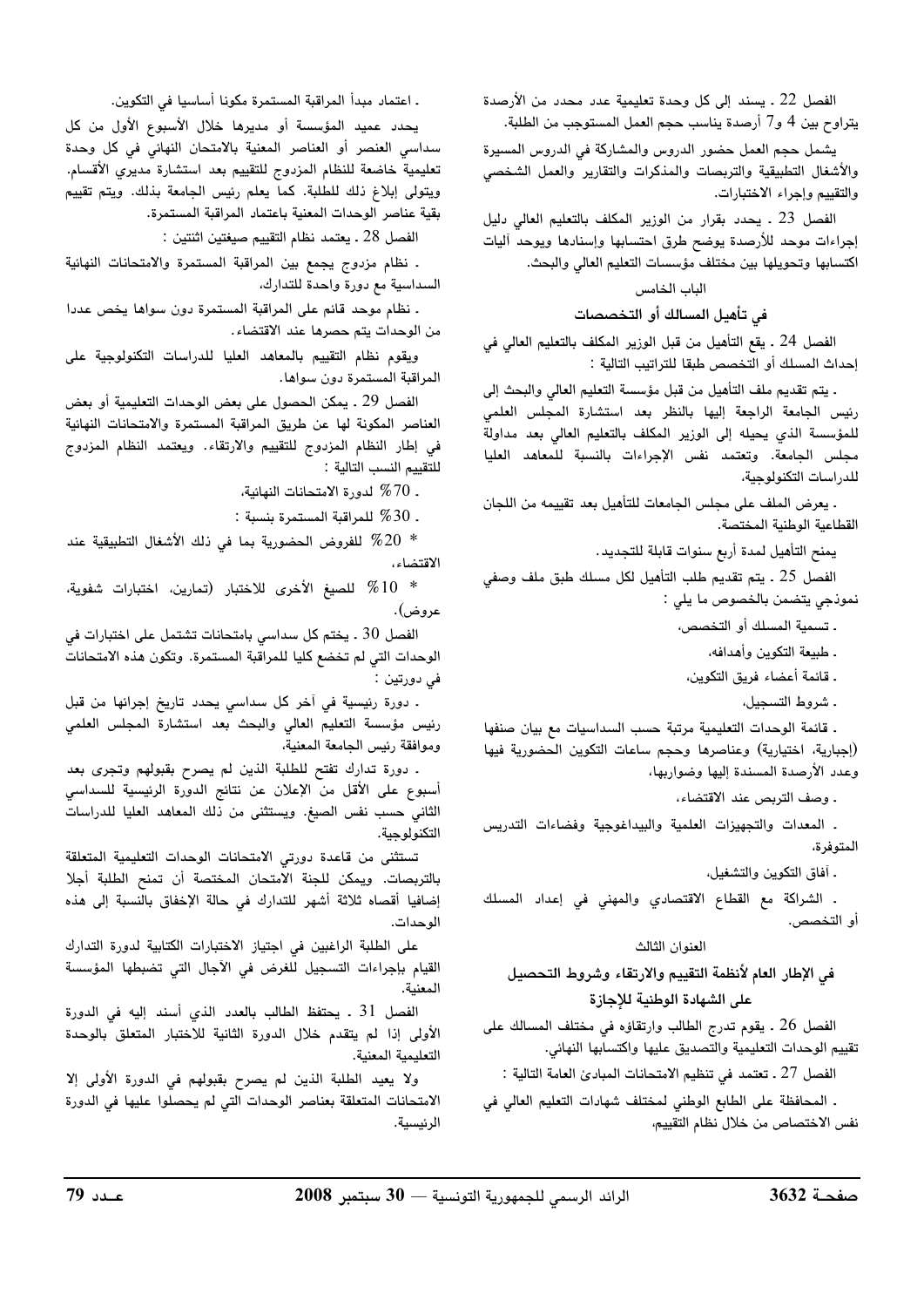ينتفع الطالب في دورة التدارك بأفضل العددين النهائيين المتحصل عليهما في الدورة الرئيسية وفي دورة التدارك بالنسبة إلى كل اختبار.

الفصل 32 . تشمل المراقبة المستمرة في كل سداسى وحدتين تعليميتين اثنتين أو ثلاث وحدات تعليمية حسب مجالات التكوين. وتشتمل اختبارات المراقبة المستمرة على ثلاثة تقييمات حضورية لكل وحدة تعليمية معنية.

وتخصص فترات معينة خلال السداسي لإجراء فروض المراقبة.

يتم تقييم الوحدات التعليمية الخاضعة للمراقبة المستمرة حسب النسب التالية :

. 80% : فروض حضورية،

. 20% : صيغ أخرى للاختبار (تمارين، أشغال تطبيقية، عروض).

الفصل 33 . تتم إحاطة المراقبة المستمرة بجملة من الإجراءات التي تؤمن مصداقيتها وشفافيتها.

يقع العمل على ملاءمة المراقبة المستمرة وتوظيفها حسب خصوصية كل مؤسسة وكل مسلك.

الفصل 34 . يتم اكتساب الوحدة التعليمية نهائيا بجميع عناصرها بالحصول على معدل يساوى أو يفوق 10 من 20.

يمكن اكتساب بعض العناصر المكونة لوحدة تعليمية نهائيا عند الحصول فيها على معدل يساوي أو يفوق 10 من 20 شريطة أن تكون تلك العناصر قد أفردت بأرصدة خاصة بها.

يؤدي الاكتساب النهائي للوحدة التعليمية أو لعناصرها إلى اكتساب الأرصدة التي تقابلها. غير أن الوحدة التي تكتسب بالربط والتكامل ترتبط بالمسلك الذي يتابعه الطالب وتكون غير قابلة للتحويل كليا إلى مسالك أخرى.

الفصل 35 ـ يكون التقييم سداسيا والارتقاء سنويا.

يرتقى الطالب من سنة إلى السنة الموالية :

. بالحصول على عدد يساوي أو يفوق 10 من 20 في كل الوحدات التعليمية للسنة الجامعية المعنية،

. أو بالحصول على معدل سنوي يساوي أو يفوق 10 من 20 بالربط والتكامل بين جميع الوحدات.

يمكن للطالب أن يرتقى بالإمهال من السنة الأولى إلى السنة الثانية إذا تحصل على 75% من أرصدة السنة الأولى أي 45 رصيدا على الأقل.

يمكن للطالب أن يرتقى بالإمهال من السنة الثانية إلى السنة الثالثة إذا تحصل على 75% من أرصدة السنة الثانية شريطة الحصول على الأرصدة موضوع الإمهال الخاص بالسنة الأولى عند الاقتضاء.

يتم احتساب الأعداد الخاصة بالوحدات موضوع الإمهال في إطار السنة المعينة بالأمر.

تتخذ الجامعات ومؤسسات التعليم العالى والبحث الإجراءات الضرورية لتمكين الطلبة من متابعة الوحدات التعليمية موضوع الإمهال ومن إجراء الامتحانات المتعلقة بها.

الفصل 36 . يمكن إجراء دورة التدارك لطلبة السنة الثالثة خارج المواعيد المحددة لبقية المؤسسات بالنسبة إلى المؤسسات ذات الطابع التطبيقي والممهنن وذلك بمقرر من رئيس الجامعة أو المدير العام

للدراسات التكنولوجية بناء على اقتراح عميد المؤسسة أو مديرها. على أنه لا تسلم للطالب شهادة الإجازة إلا بعد إتمامه لجميع الاختبارات المتعلقة بالتكوين التطبيقي والتربصات.

الفصل 37 . تحدث بكل مؤسسة تعليم عال وبحث لجنة امتحان تعنى بالارتقاء من سنة إلى أخرى وبتسليم الشهادة الوطنية للإجازة و ملحقاتها .

عميد مؤسسة التعليم العالي والبحث أو مديرها هو رئيس مركز الامتحان. ويتولى عند الاقتضاء تفويض رئاسة لجان الامتحان إلى إطار التدريس والبحث القار. وتعطى الأولوية إلى أساتذة التعليم العالى والأساتذة المحاضرين أو الذين لهم رتب معادلة وعند التعذر إلى الأساتذة المساعدين والمساعدين أو الذين لهم رتب معادلة.

الفصل 38 . تحتفظ مؤسسة التعليم العالى والبحث بأوراق الامتحان لمدة ثلاث سنوات. وتحفظ محاضر الامتحانات بصفة دائمة.

الفصل 39 . تسلَّم مؤسسات التعليم العالي والبحث إلى الطالب الذي أنهى مسلكا معيّنا وتحصل على الأرصدة المناسبة له شهادة التخرج. كما تسلم له ملحقا لهذه الشهادة.

يهدف ملحق الشهادة إلى توفير معلومات وصفية للمعارف والمهارات التي اكتسبها الطالب طوال تعليمه العالي.

## العنوان الرابع أحكام انتقالية

الفصل 40 ـ يتم العمل بالأحكام العامة والإجراءات الانتقالية الواردة بهذا العنوان خلال الفترة الانتقالية لتيسير انتقال الطلبة المسجلين بالشهادات الوطنية المعمول بها قبل صدور هذا الأمر إلى الشهادات الوطنية للإجازة مع تثمين كل مكتسباتهم.

يقع تثمين مكتسبات الطلبة المتعلقة خاصة بالاحتفاظ بالوحدات التعليمية المتحصل عليها في ظل النظام القديم وبتنظيرها مع وحدات الشهادات الوطنية للإجازة في نظام أمد وكذلك المتعلقة بتسجيل الطلبة الراسبين بإحدى الإجازات التطبيقية أو الأساسية.

الفصل 41 . يتواصل تطبيق التراتيب الجاري بها العمل قبل صدور هذا الأمر على الطلبة المسجلين بالشهادات الوطنية المعنية إلى حدود تخرجهم وفي جميع الحالات في أجل أقصاه موفى السنة الجامعية  $.2012$ ,  $.2011$ 

الفصل 42 . يتواصل طيلة الفترة الانتقالية لتعميم الشهادات الوطنية للإجازة إسناد الشهادات الوطنية المعمول بها قبل صدور هذا الأمر بعنوان شهادات وسيطة وذلك طبقا لأنظمة الدراسات والامتحانات الجاري بها العمل.

وتسند شهادة الدراسات الجامعية للمرحلة الأولى بعنوان شهادة وسيطة للطلبة الذين أنهوا السداسيات الأربعة الأولى من الشهادة الوطنية للإجازة على معنى هذا الأمر وتحصلوا على 120 رصيدا.

الفصل 43 ـ تدخل أحكام هذا الأمر حيز التنفيذ بداية من السنة الحامعية 2006 . 2007.

الفصل 44 . تلغى تدريجيا وفقا لأحكام القانون عدد 19 لسنة 2008 المؤرخ في 25 فيفري 2008 جميع الأحكام السابقة والمخالفة لهذا الأمر وخاصة الأمر عدد 2333 لسنّة 1993 المؤرخ في 22 نوفمبر 1993 والمتعلق بضبط الإطار العام لنظام الدراسات وشروط